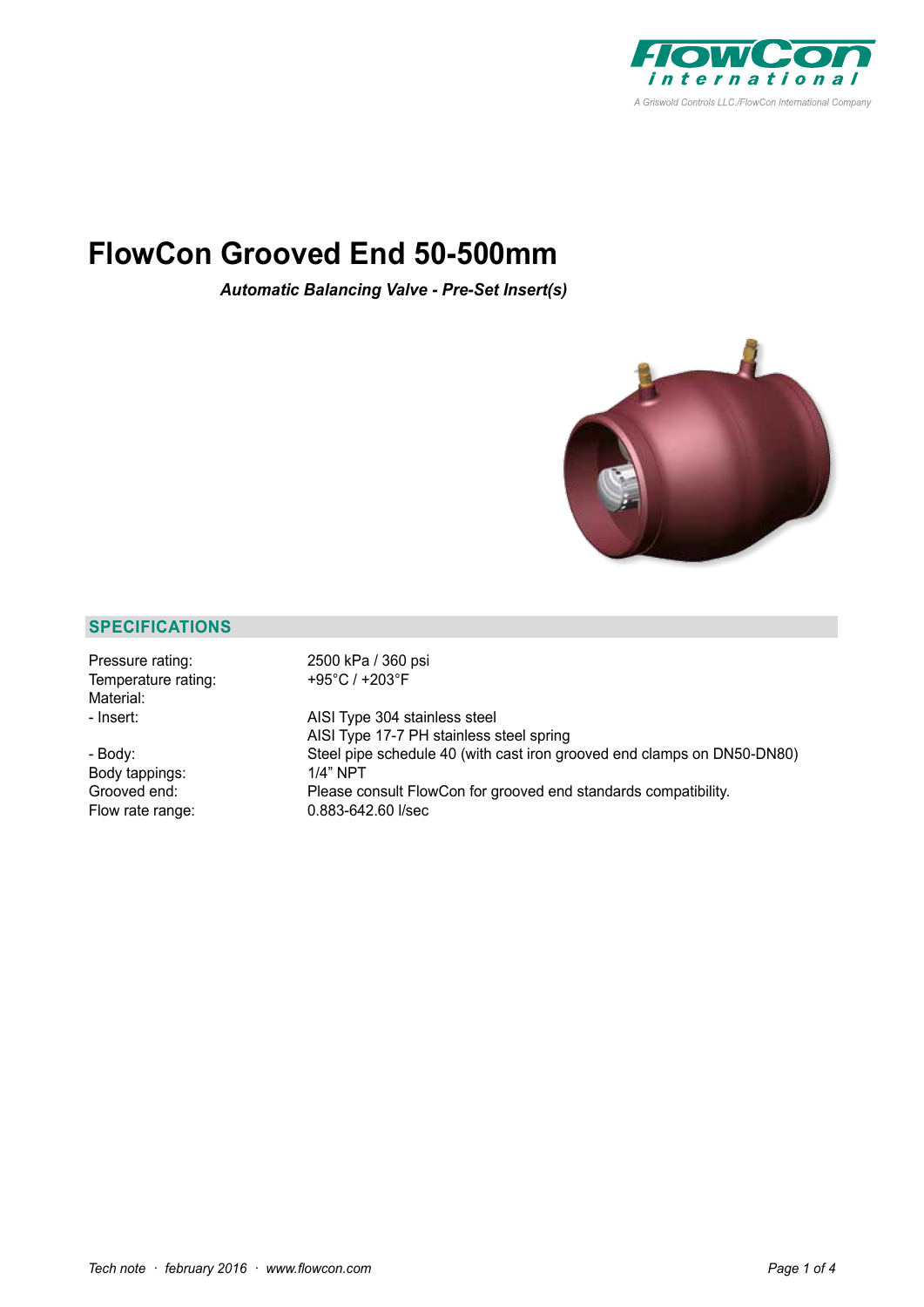### **DIMENSIONS AND WEIGHTS (NOMINAL) (measured in mm unless noted)**

| Valve<br>size | Valve<br>size<br>$($ ") | Insert<br>size | L      | н     | Weight<br>(kgs.) | Max no. of inserts per<br><b>Grooved End valve</b> |
|---------------|-------------------------|----------------|--------|-------|------------------|----------------------------------------------------|
| 50            | $\mathfrak{p}$          |                | 406.4  | 115.8 | 6.6              | $\mathbf{1}$                                       |
| 65            | 21/2                    |                | 406.4  | 115.8 | 6.6              | 1                                                  |
| 80            | 3                       |                | 203.2  | 115.8 | 4.0              | $\mathbf{1}$                                       |
| 100           | $\overline{4}$          |                | 431.8  | 218.9 | 17.7             | 3                                                  |
| 125           | 5                       |                | 304.8  | 218.9 | 16.1             | 3                                                  |
| 150           | 6                       |                | 304.8  | 218.9 | 16.1             | 3                                                  |
| 200           | 8                       | 80             | 406.4  | 323.9 | 29.3             | 6                                                  |
| 250           | 10                      |                | 406.4  | 323.9 | 41.4             | 8                                                  |
| 300           | 12                      |                | 711.2  | 406.4 | 81.8             | 14                                                 |
| 350           | 14                      |                | 1016.0 | 508.0 | 147.4            | 20                                                 |
| 400           | 16                      |                | 1016.0 | 609.6 | 204.1            | 26                                                 |
| 450           | 18                      |                | 1016.0 | 609.6 | 204.1            | 34                                                 |
| 500           | 20                      |                | 1016.0 | 609.6 | 204.1            | 34                                                 |



# **MODEL NUMBER SELECTION**

Insert body size:<br>**22**=50mm, 2" **23**=65mm, 2 1/2" **10**=80mm, 3" **11**=100mm, 4"<br>**12**=125mm, 12" **13**=150mm, 6" **14**=200mm, 8" **15**=250mm, 10"<br>**16**=300mm, 20" 17=350mm, 14" 1**8**=400mm, 16" **19**=450mm, 18"<br> Insert a kPaD control range:<br>STANDARD: 1=10-135 kPaD and 28-135 kPaD **2**=22-210 kPaD and 55-210 kPaD **4**=40-390 kPaD **8**=90-880 kPaD<br>HI-FLOW: **3**=20-125 kPaD **5**=35-220 kPaD **6**=55-220 kPaD Insert p/t plug requirement: B=Pressure/temperature plugs (standard) FG3 **\_\_\_\_\_\_ . \_\_\_\_\_\_ . \_\_\_\_\_\_** B

Example: FG313.0.B=Grooved End 150mm with p/t plugs and no insert. **Note: Please specify flow requirements as per selection chart when ordering with inserts.**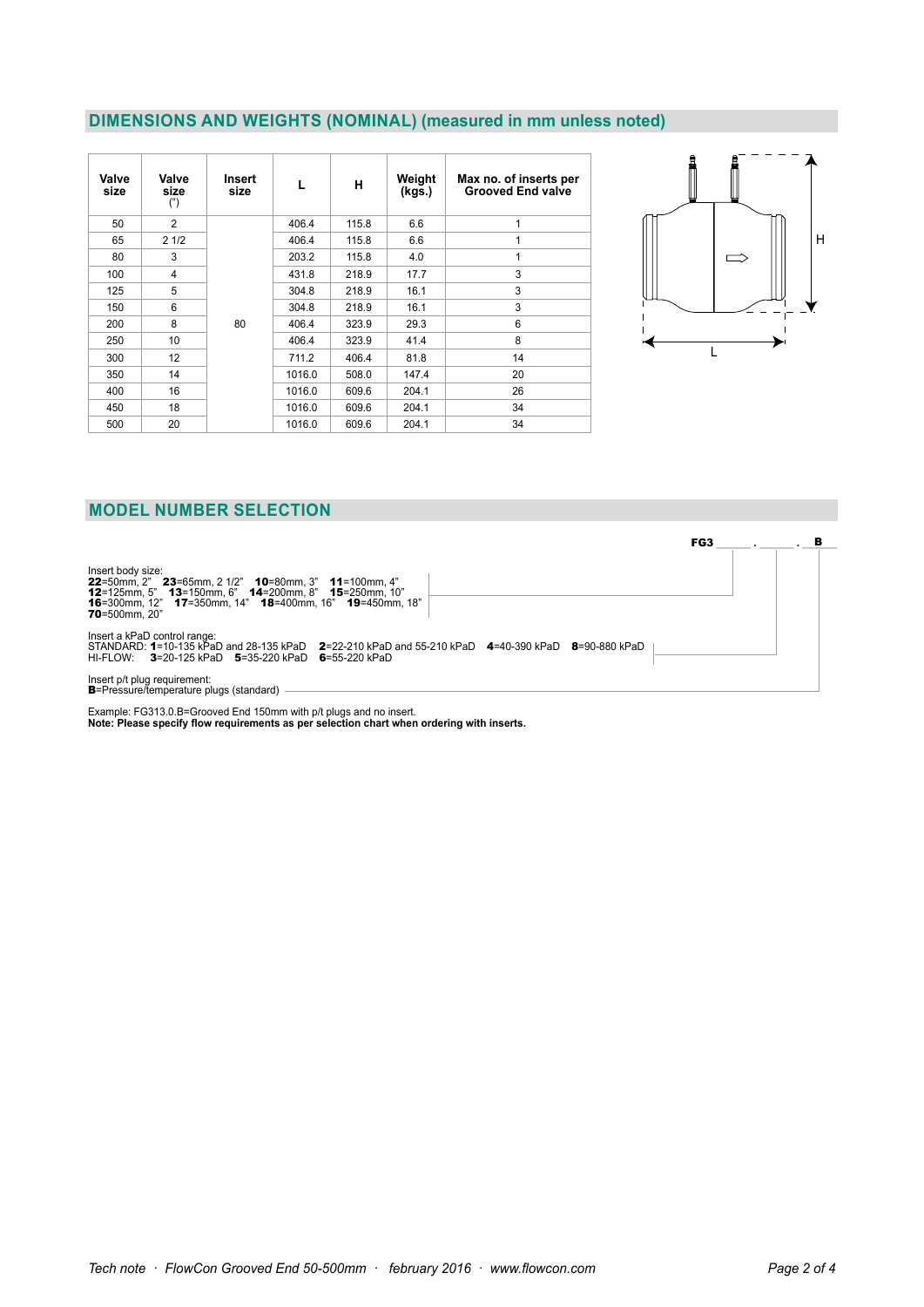# **FLOW RATE TABLE PER TYPE OF INSERT**

| 80mm 3" stainless steel insert, standard flow                  |                |           |                            |                            |                            |                           |        |
|----------------------------------------------------------------|----------------|-----------|----------------------------|----------------------------|----------------------------|---------------------------|--------|
| Pressure range, $\Delta P$ :                                   |                |           | 10-135 kPaD<br>$1-20$ psid | 22-210 kPaD<br>$2-32$ psid | 40-390 kPaD<br>$4-57$ psid | 90-880 kPaD<br>8-128 psid |        |
|                                                                |                |           | Type 1                     | Type 2                     | Type 4                     | Type 8                    |        |
| Valve size<br>min. available l/sec<br>Valve size<br>Max no. of |                |           | 0.883                      | 1.10                       | 1.47                       | 2.21                      |        |
| (mm)                                                           | (")            | cartriges | <b>I/sec increments</b>    | 0.126                      | 0.160                      | 0.210                     | 0.316  |
| 50                                                             | $\mathfrak{p}$ |           |                            | 3.79                       | 4.73                       | 6.31                      | 9.46   |
| 65                                                             | 21/2           |           |                            | 3.79                       | 4.73                       | 6.31                      | 9.46   |
| 80                                                             | 3              |           |                            | 3.79                       | 4.73                       | 6.31                      | 9.46   |
| 100                                                            | 4              | 3         |                            | 11.37                      | 14.19                      | 18.93                     | 28.38  |
| 125                                                            | 5              | 3         |                            | 11.37                      | 14.19                      | 18.93                     | 28.38  |
| 150                                                            | 6              | 3         |                            | 11.37                      | 14.19                      | 18.93                     | 28.38  |
| 200                                                            | 8              | 6         | Max. available<br>I/sec    | 22.74                      | 28.38                      | 37.86                     | 56.76  |
| 250                                                            | 10             | 8         |                            | 30.32                      | 37.84                      | 50.48                     | 75.68  |
| 300                                                            | 12             | 14        |                            | 53.06                      | 66.22                      | 88.34                     | 132.44 |
| 350                                                            | 14             | 20        |                            | 75.80                      | 94.60                      | 126.20                    | 189.20 |
| 400                                                            | 16             | 26        |                            | 98.54                      | 122.98                     | 164.06                    | 245.96 |
| 450                                                            | 18             | 34        |                            | 128.86                     | 160.82                     | 214.54                    | 321.64 |
| 500                                                            | 20             | 34        |                            | 128.86                     | 160.82                     | 214.54                    | 321.64 |

Accuracy: ±5% of controlled flow rate.

| 80mm · 3" · stainless steel insert, high capacity |               |            |                            |                          |        |  |  |
|---------------------------------------------------|---------------|------------|----------------------------|--------------------------|--------|--|--|
|                                                   |               |            | 28-135 kPaD<br>$4-20$ psid | 55-210 kPaD<br>8-32 psid |        |  |  |
|                                                   |               |            |                            | Type 1                   | Type 2 |  |  |
| <b>Valve size</b>                                 | Valve size    | Max no. of | min. available l/sec       | 5.68                     | 6.94   |  |  |
| (mm)                                              |               | cartriges  | I/sec increments           | 1.26                     | 1.58   |  |  |
| 50                                                | $\mathcal{P}$ |            |                            | 8.2                      | 10.1   |  |  |
| 65                                                | 21/2          |            |                            | 8.2                      | 10.1   |  |  |
| 80                                                | 3             |            |                            | 8.2                      | 10.1   |  |  |
| 100                                               | 4             | 3          |                            | 24.6                     | 30.3   |  |  |
| 125                                               | 5             | 3          |                            | 24.6                     | 30.3   |  |  |
| 150                                               | 6             | 3          |                            | 24.6                     | 30.3   |  |  |
| 200                                               | 8             | 6          | Max. available<br>I/sec    | 49.2                     | 60.6   |  |  |
| 250                                               | 10            | 8          |                            | 65.6                     | 80.8   |  |  |
| 300                                               | 12            | 14         |                            | 114.8                    | 141.4  |  |  |
| 350                                               | 14            | 20         |                            | 164.0                    | 202.0  |  |  |
| 400                                               | 16            | 26         |                            | 213.2                    | 262.6  |  |  |
| 450                                               | 18            | 34         |                            | 278.8                    | 343.4  |  |  |
| 500                                               | 20            | 34         |                            | 278.8                    | 343.4  |  |  |

Accuracy: ±5% of controlled flow rate.

| 80mm · 3" · stainless steel insert, high flow |                  |            |                            |                          |                          |       |
|-----------------------------------------------|------------------|------------|----------------------------|--------------------------|--------------------------|-------|
|                                               |                  |            | 20-125 kPaD<br>$3-18$ psid | 35-220 kPaD<br>5-32 psid | 55-220 kPaD<br>8-32 psid |       |
|                                               |                  |            | Type 3                     | Type 5                   | Type 6                   |       |
| Valve size                                    | Valve size       | Max no. of | min. available l/sec       | 6.31                     | 8.52                     | 18.9  |
| (mm)                                          | (")              | cartriges  | <i>l/sec increments</i>    | N/A                      | N/A <sup>1</sup>         | N/A   |
|                                               | $2 - 3$<br>50-80 |            | Minimum I/sec              | 6.31                     | 12.6                     | 18.9  |
|                                               |                  |            | Maximum I/sec              |                          |                          |       |
| 100                                           | 4                | 3          |                            | 18.93                    | 37.83                    | 56.7  |
| 125                                           | 5                | 3          |                            | 18.93                    | 37.83                    | 56.7  |
| 150                                           | 6                | 3          | Max. available<br>I/sec    | 18.93                    | 37.83                    | 56.7  |
| 200                                           | 8                | 6          |                            | 37.86                    | 75.60                    | 113.4 |
| 250                                           | 10               | 8          |                            | 50.48                    | 100.80                   | 151.2 |
| 300                                           | 12               | 14         |                            | 88.34                    | 176.40                   | 264.6 |
| 350                                           | 14               | 20         |                            | 126.20                   | 252.20                   | 378.0 |
| 400                                           | 16               | 26         |                            | 164.06                   | 327.60                   | 491.4 |
| 450                                           | 18               | 34         |                            | 214.54                   | 428.40                   | 642.6 |
| 500                                           | 20               | 34         |                            | 214.54                   | 428.40                   | 642.6 |

Accuracy: ±5% of controlled flow rate. Note 1: For flow rates in between min. and max. please contact FlowCon.